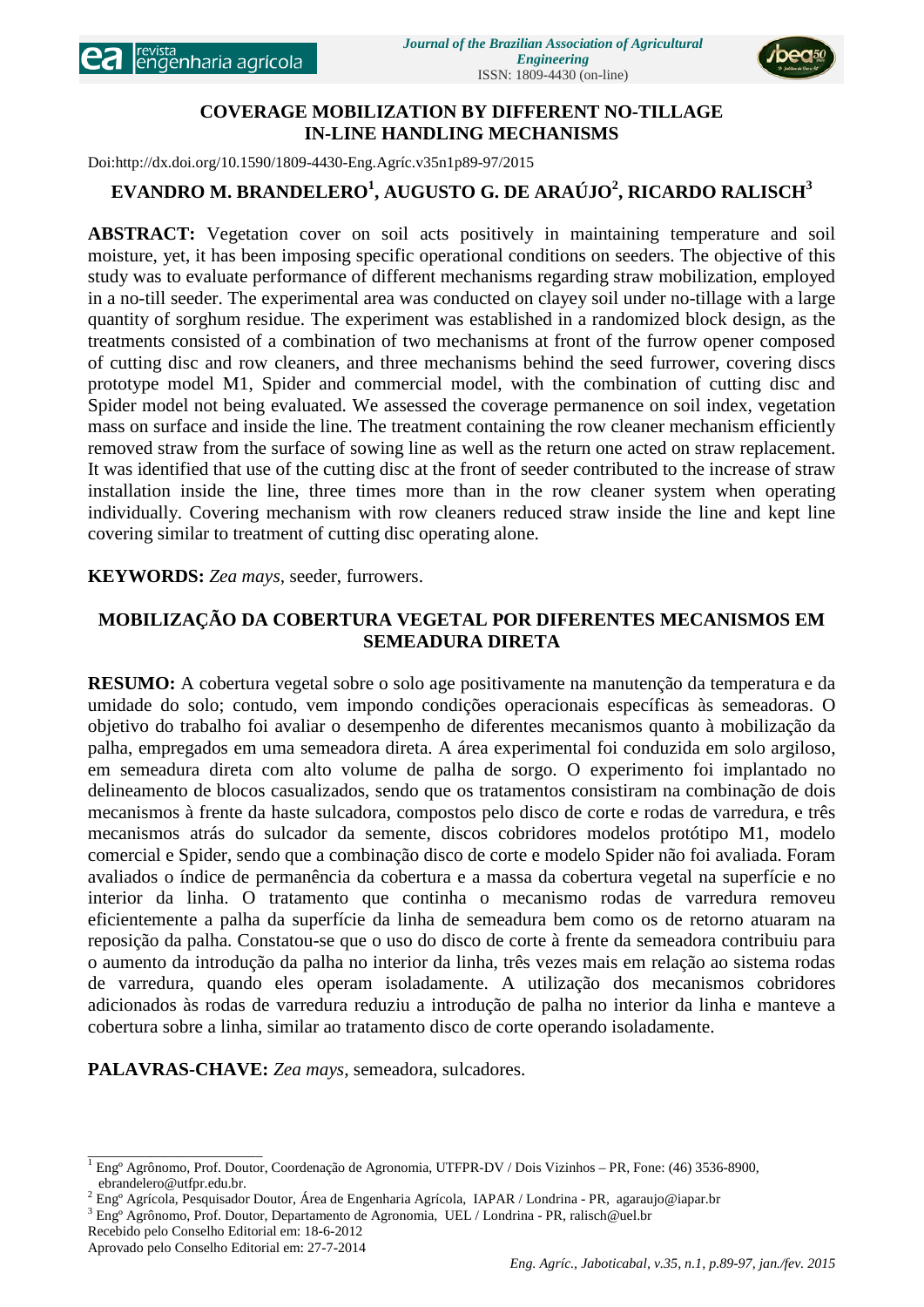### **INTRODUCTION**

An essential component for the viability of no-tillage system is the maintenance of the soil surface coverage that consists of an important technique for productive capability of recovering degraded soils because of poor soil management (TORRES et al., 2008). Vegetation coverage, when deceased, is generally referred as "straw", and should preferably remain on sowing line aiming to protect soil surface as it improves water infiltration and reduces surface runoff (CARVALHO, 2009). Straw on soil surface acts on temperature maintenance and on the reduction of soil-water evaporation (ANDRADE, 2010), as well as on nutrient release for plant cycling (HEINZ et al., 2011; PINESE JÚNIOR et al., 2008) and weed control (THEISEN & BIANCHI, 2010).

Nevertheless, the soil covered with straw imposes specific operational conditions on seeders, which has led to the development of special mechanisms to operate in the system (CASÃO JUNIOR et al., 2006). The plane disc, for instance, at the front of furrow openers, was projected to cut the straw and favor no-tillage (LEVIEN et al., 2011). However, in clayey soils, the high resistance to penetration of furrow opening components of seeders, associated to soil-water retention, has resulted in problems, such as irregular cut of vegetation, straw accumulation, misplaced line opening, soil adhesion on components, unevenness in sowing depth, inappropriate coverage and compaction of soil on seeds, affecting the uniformity of plant emergence (CORTEZ et al., 2007).

An alternative for the plane cutting disc is the row cleaner system that aims to move the straw away laterally, instead of cutting it, using as mechanism two engaged and sprocket wheels located at the front of the furrow opener (FALLAHI & RAOUFAT, 2008; BRANDELERO et al., 2012). Another possibility of soil coverage mobilization is the use of mechanisms for straw return, known as drills, used in conventional seeders, since the employment of such mechanisms improve sowing quality in NTS, acting positively on maintenance of straw as well as soil on line (CASÃO JUNIOR et al., 2006).

An approach to quantify straw on soil surface after transition of seeder opening mechanisms is through coverage permanence on soil index, which indicates that higher the value, greater the action of seeder mechanisms in maintaining vegetation coverage on line similar to the original conditions (CORTEZ et al., 2007).

The objective of this study was to evaluate the performance of different mechanisms in sowing lines concerning straw mobilization, employed in direct seeder.

#### **MATERIAL AND METHODS**

The work was conducted in the experimental area of the Agronomic Institute of Paraná  $(IAPAR)$  in Londrina - PR - Brazil, at  $23^{\circ}37'$  S and  $51^{\circ}17'$  W. The soil was classified as Dystroferric Red Latosol and was on no-tillage system for 21 years. The soil average density was 1.25 Mg m<sup>-3</sup> at depth of 0.025 to 0.075 m and 1.36 Mg m<sup>-3</sup> at depth of 0.1 to 0.15 m. In addition, the soil-water average volumetric content was 30.7% at depth of 0.025 to 0.075 m and 36.3% at depth from 0.1 to 0.15 m. Concerning density as well as water volumetric content, the procedures described by EMBRAPA (1997) were followed.

The experiment was implemented on soil covered with sorghum residue with 10.7 Mg ha<sup>-1</sup>of dry mass, handled using a plant residue shredder. For the sowing operation, a tractor with rated power of 62.5 kw (85 CV), weighting 4,420 kg was used, working on first gear and engine rotation of 1.500 rpm enabling an average speed of  $1,6 \text{ m s}^{-1}$ .

An adapted seeder Jumil 2040 brand (Jumil, Batatais, SP) was used for the implementation of treatments, with the following configuration: shank type fertilizer furrower, out of phase double disc type seed furrower, controller wheel of seed depth and plane compactor wheel. The experiment was established in a randomized block design with four repetitions and seven treatments, with these constituted of mechanisms for straw mobilization in sowing line. The treatments are described on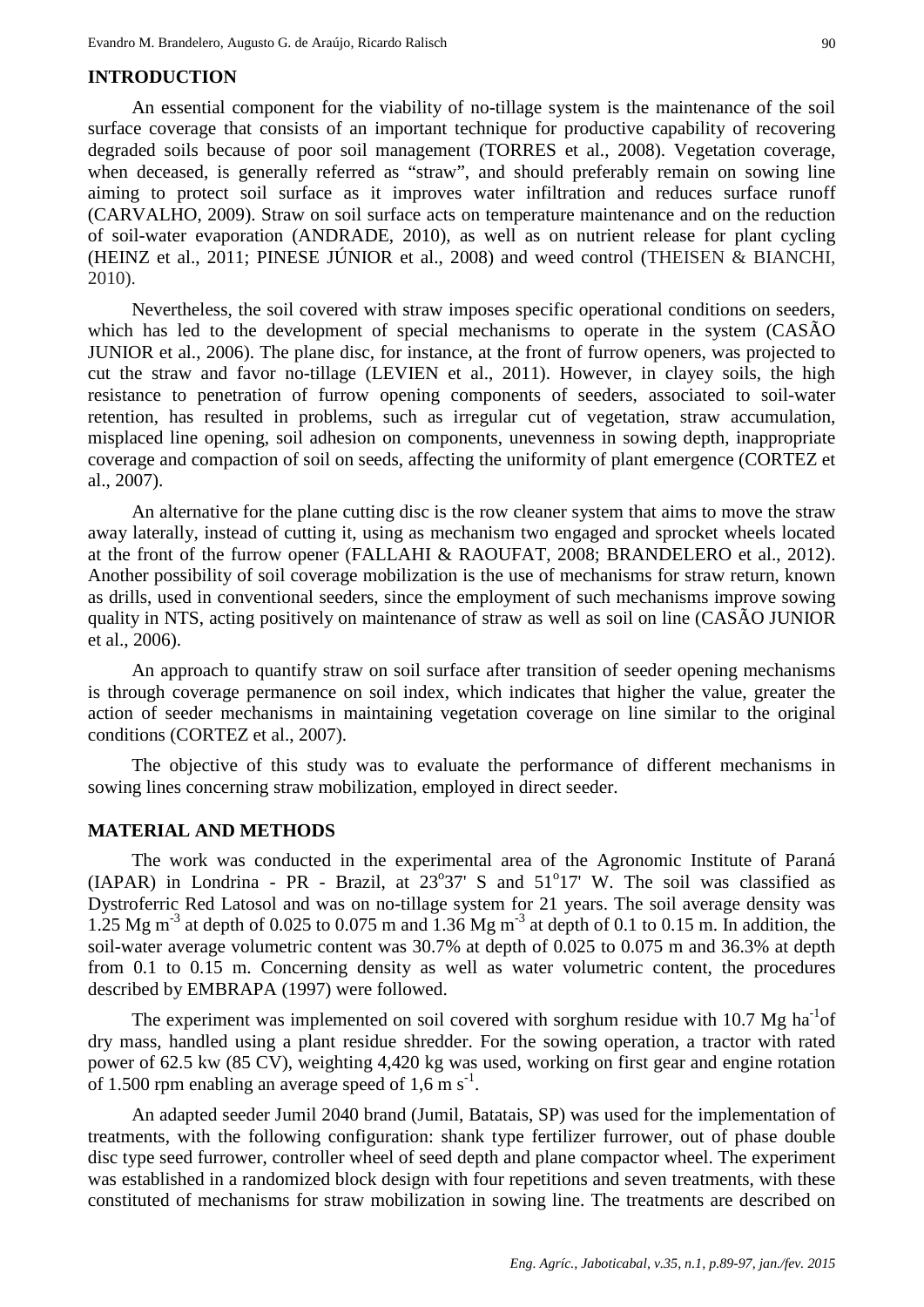Table 1, with treatment of cutting disc plus covering disc Spider model not being evaluated due to experimental area limitation. A sowing line of 30 m of length, 3 m apart from each other were the experimental plots. The used maize cultivar was AG1051 in the proportion of 8.0 seeds  $m^{-1}$ .

TABLE 1. Experimental treatments consisting of the combination of the straw mobilization mechanisms placed in front of the shank type furrower (anterior) and behind the depth controller wheels (posterior).

| Treatments | <b>Set Composition</b> |                                  |  |  |  |
|------------|------------------------|----------------------------------|--|--|--|
|            | Anteriors              | Posteriors                       |  |  |  |
| $CD+CM$    | Cutting disc           | Covering discs comercial model   |  |  |  |
| $CD+M1$    | Cutting disc           | Covering disc prototype M1 model |  |  |  |
| CD         | Cutting disc           | No mechanism                     |  |  |  |
| $RC+CM$    | Row cleaners           | Covering disc comercial model    |  |  |  |
| $RC+M1$    | Row cleaners           | Covering disc prototype M1 model |  |  |  |
| $RC+SM$    | Row cleaners           | Covering disc Spider model       |  |  |  |
| RC         | Row cleaners           | No mechanism                     |  |  |  |

The cutting disc mechanism consisted of a plane metallic disc, located at front of the other seeder active devices, and performed straw cutting function, using soil as protection (Figure 1-A). The mechanism, termed row cleaner (RC), consisted of two plane metallic discs presenting sharp edges in bezel, working engaged and moving through the contact of edges with soil, and when operating they moved straw laterally to the sowing line, without cutting it (Figure 1-B).

The posterior sets aimed to move the soil and straw from the side to center of line after sowing (Figure 1-C, D, and E), being placed alongside and after the seed furrower, in oblique position in relation to seeder movement, one in each side of sowing line. The models varied according to tool format. The MC model consisted of two concave metallic discs, with plane edge (Figure 1-C). The covers M1 model were two plane metallic discs with semicircular indentations, forming a jagged edge, distant from each other and placed in an oblique position in relation to sowing line (Figure 1-D). The covers MS model were two plane metallic discs similar to the RC, but placed to bring soil and straw in order to cover the sowing line (Figure 1-E).

In order to characterize the experimental area, undisturbed soil samples were collected using cylindrical rings (100cm<sup>3</sup>) at two depths, 0.025 to 0.075 m and 0.1 to 0.15 m, 0.3 m away from the center of each parcel. After soil collection, the weighting was conducted (wet weight) and then kiln drying at 105ºC until constant weight (dry weight) was achieved. After drying, the samples were weighted for the calculation of soil density and soil-water content (EMBRAPA, 1997).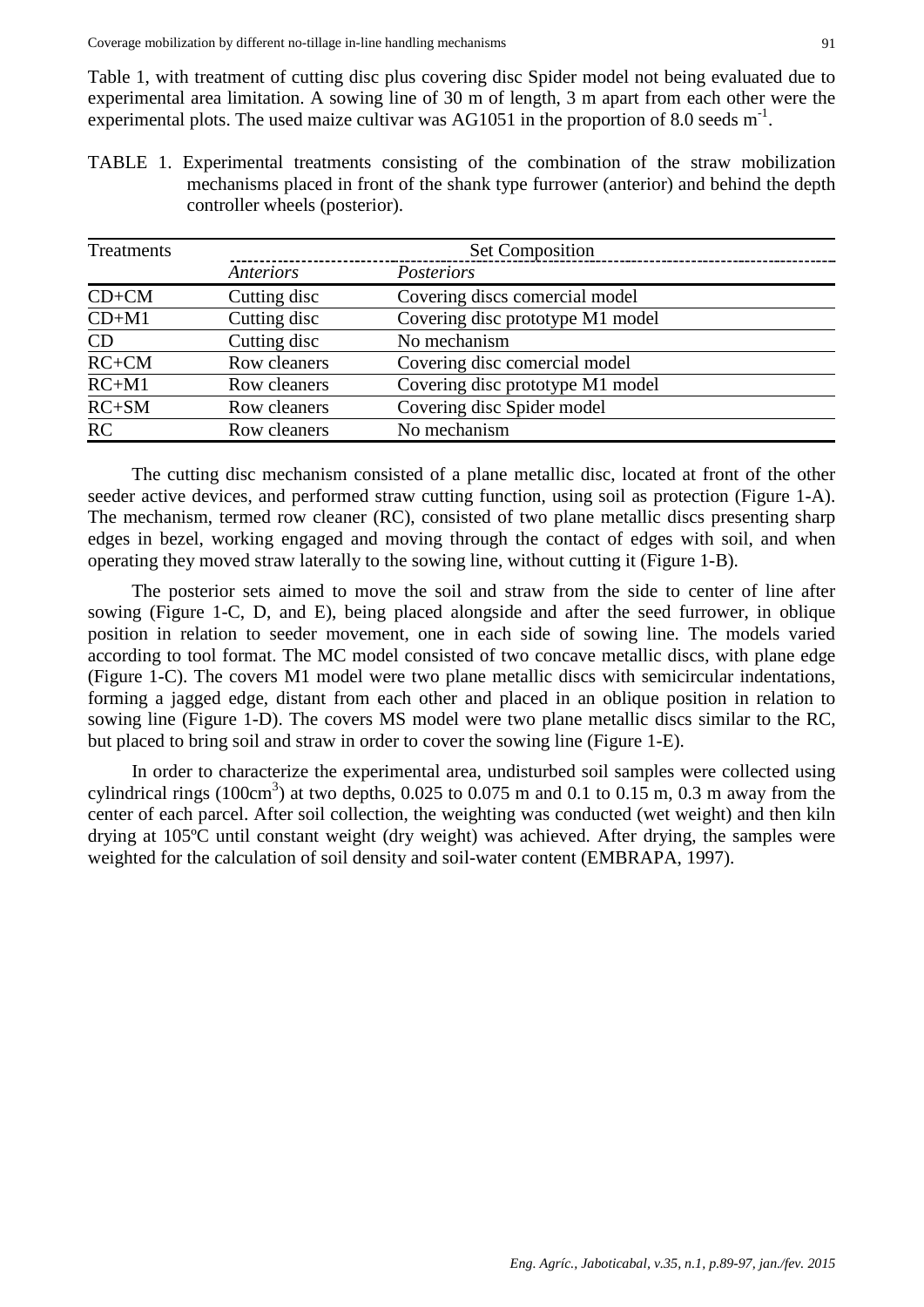

FIGURE 1. Straw mobilization mechanisms on no-till line: A (plane disc, PD); B (row cleaners, RC); C (covering discs commercial model CM); D (covering wheels M1 model); E (covering wheels SM model) and F (general arrangement of mechanisms used in the no-till seeder).

The vegetal coverage percentage (straw) on the line surface was quantified using a measuring tape of 15 m length, with equidistant markings of 0.15 m (BRANDELERO et al., 2012). The measuring tape was placed on the sowing line surface in three places, one in the center and the others on two sides of line, 0.15 m away from the centre of each experimental parcel.

Straw percentage was obtained directly through the counting of number of points interceded with straw under the measuring tape in center and side of line, with the latter being analyzed through the average value of lateral observations. The percentages of soil coverage, before and after sowing, were used for the calculation of coverage permanence on soil index (CPS), which expresses the relation of coverage before and after sowing (CORTEZ et al., 2007).

Straw quantification on soil surface was through the collection of samples, after mechanism transition, in two places located opposite and transversal to sowing line (Figure 2), with three positions at the right side and three at the left side of the line. For straw collection, a metal frame with dimensions of 0.15 x 0.30 m (Figure 2) was used, together with serrated blades to cut the straw inside the frame. Subsequently, the collected material was stored in paper bags with tags and then taken to kiln dryers until constant weight. Data of straw mass collected on right and left side, equally distant from the line center, was analyzed by the average value. The values were extrapolated to grams per square meter on line surface (BRANDELERO et al., 2012).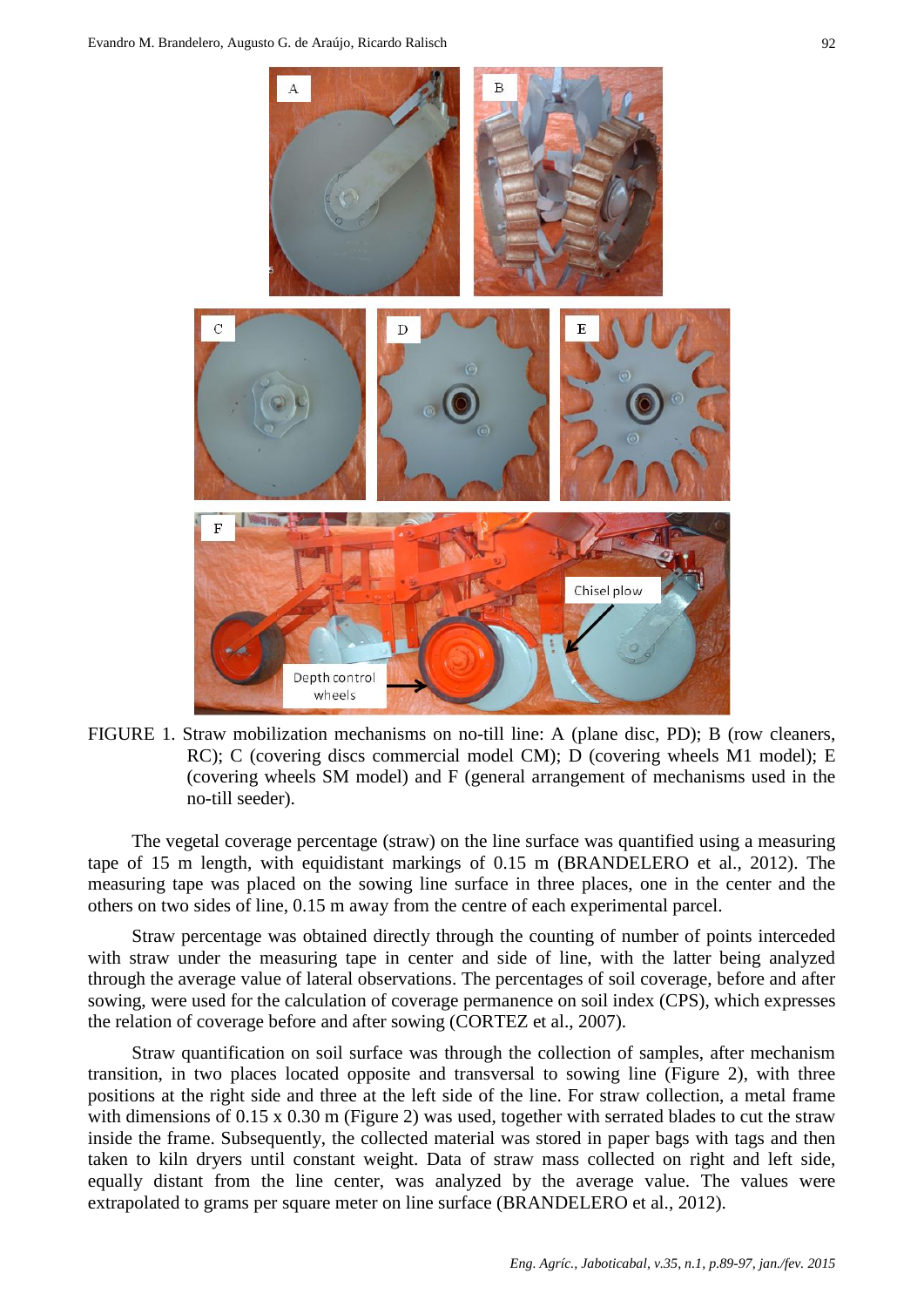

FIGURE 2. Location representation of the sampling of straw mass on the soil surface in relation to the sowing line.

Straw mass in the line interior was also evaluated, by manually removing the straw on sowing line surface and collecting soil with mobilized straw in the line interior (Figure 3-A) in seven samples per parcel, using metallic boxes with dimensions of 0.15 x 0.10 x 0.10 m (length, height and width). After soil collection, the samples were packed in plastic bags with identification. Subsequently, the samples were immersed in a water container, with the suspended straw being collected in a 3 mm mesh sieve (Figure 3-B) and the rest obtained through sample washing. The straw was packed in paper bags and kiln dried at 60ºC, until the constant weight was obtained. The results allowed an extrapolation of the achieved values for grams per cubic meter of mobilized soil according to the proposition of BRANDELERO et al. (2012).



FIGURE 3. Quantification of straw mass in the sowing line interior. (A, metal box with soil in the line and B, immersion of the sample to collect straw from soil with the aid of a sieve).

After data collection, the values were submitted to Levene test for homoscedasticity verification. Afterwards, analysis of variance was conducted and when significant differences at 5%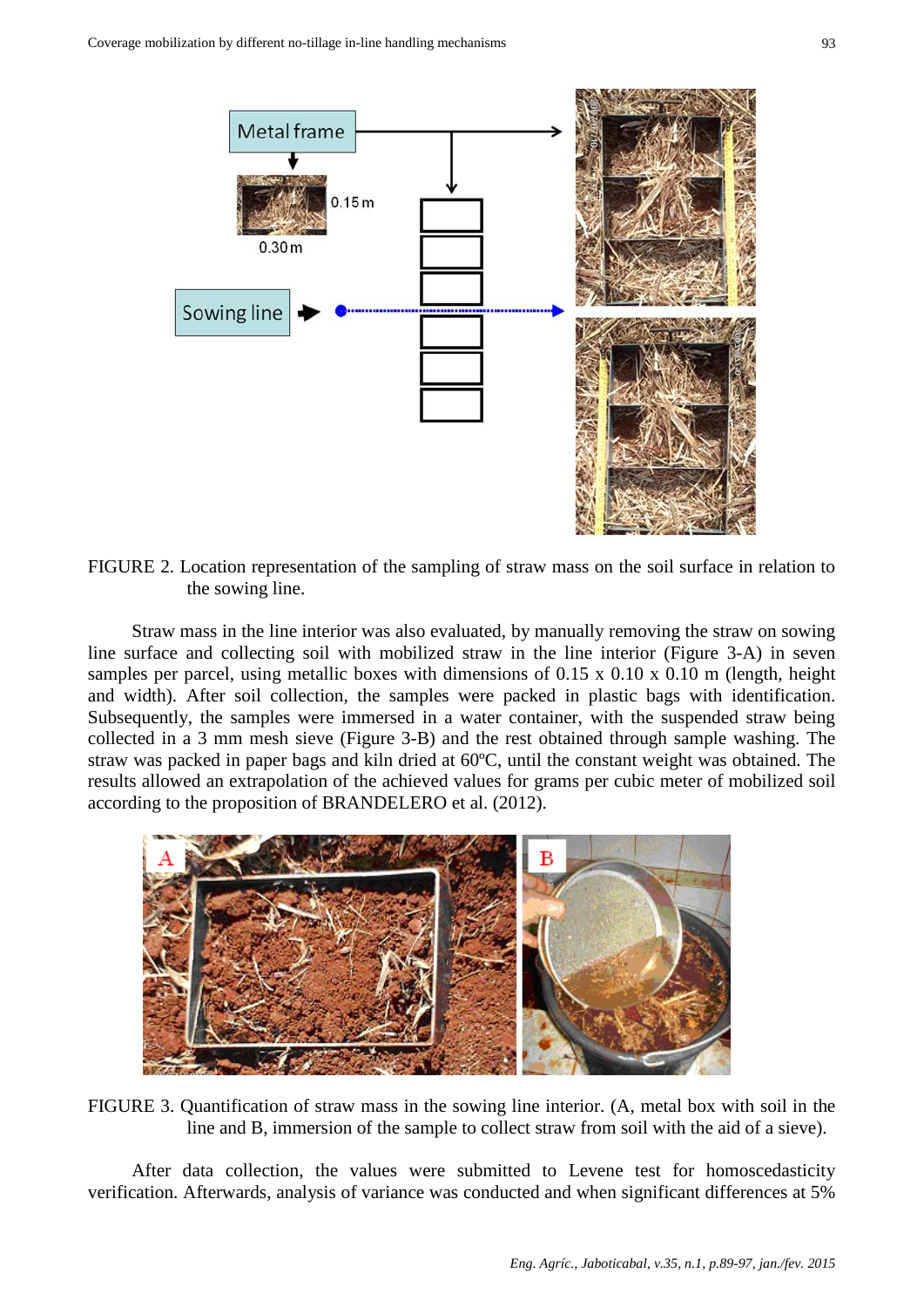of error probability occured, the averages were compared to each other by the Tukey test at 5% using the statistical program Statistica 6.1 version.

#### **RESULTS AND DISCUSSION**

After the implementation of treatments, the mechanisms produced different coverage permanence on soil indexes (CPS) in the center of sowing line (Table 2). CPS represents the relation between coverage mobilized by mechanisms with the original coverage (CORTEZ et al., 2007), showing the ability of mechanisms to preserve straw on sowing line.

TABLE 2. Coverage permanence on soil (CPS) on sowing line (%) evaluated in two positions, side and center.

|                       | Position on sowing line* |                  |  |
|-----------------------|--------------------------|------------------|--|
|                       | Side                     | Center           |  |
|                       |                          | CPS(%)           |  |
| $CD+CM$               | 99.9 a                   | 89.4 ab          |  |
| $CD+M1$               | 99.0 a                   | 93.8 a           |  |
| CD                    | 99.0 a                   | 67.5c            |  |
| $\overline{RC+MC}$    | 95.6a                    | 65.5c            |  |
| $RC+M1$               | 96.7 a                   | 71.5 bc          |  |
| $RC+SM$               | 94.2 a                   | 76.9 abc         |  |
| RC                    | 99.9 a                   | 1.0 <sub>d</sub> |  |
| $\overline{CV}$ (%)** | 22.34                    | 15.77            |  |

\* Means followed by distinct letters in column significantly differ from each other by the Tukey test at 5% probability. \*\*, variance coefficient, %.

The most effective mechanism at maintaining straw on the center of sowing line was achieved with treatment CD+M1 (cutting disc associated with covering disc M1) (Table 02), significantly differing from treatments RC+M1 (row cleaners associated with covering disc M1), followed by CD (cutting disc), RC+ MC (row cleaners with covering disc commercial model) and RC (row cleaners). The covers MC and M1, associated with CD, presented statistically similar performances and both were superiors to the treatment CD with no associations. This increase in index is due to the operational method of covering mechanisms that, when moving, mobilize straw from side to center of sowing line. Similar results with covering mechanisms were accessed by CASÃO JUNIOR et al. (2001) when evaluating efficiency of ten precision seeders in clayey soil, with coverage of 13 Mg  $ha^{-1}$  of maize straw and dwarf "mucuna", in which 85% of vegetal coverage remained on sowing line, when a landing mechanism similar to MC was used.

The RC (row cleaners) were certainly effective at removing straw from the line center, reaching an average of 99% of reduction in CPS when operating individually (Table 2). This effect is due to mechanism configuration, which dislocates straw from center to side of the sowing line (FALLAHI & RAOUFAT, 2008). The covering mechanisms MC, M1 and MS associated with RC, were efficient in the straw return when compared to RC operating individually, showing performances statistically similar to each other, inclusive with treatment CD, the configuration most used commercially (Table 2).

Treatment CD, when acting individually, resulted in coverage of sowing line equal to treatments that associated covers to RC. Treatment RC+SM presented great ability to return straw, evening-up to treatments that employed CD associated to covers.

The efficiency of straw removal by row cleaners increased the percentage of exposed soil surface, a clear conservationist disadvantage, according to determinations of BRANDELERO et al. (2012). Therefore, these must be always associated with relocation mechanisms of straw on sowing line so the production system benefits from the advantages of adequate seed positioning inside sowing line, maintenance of water and soil temperature, concluded by ARATANI et al. (2006).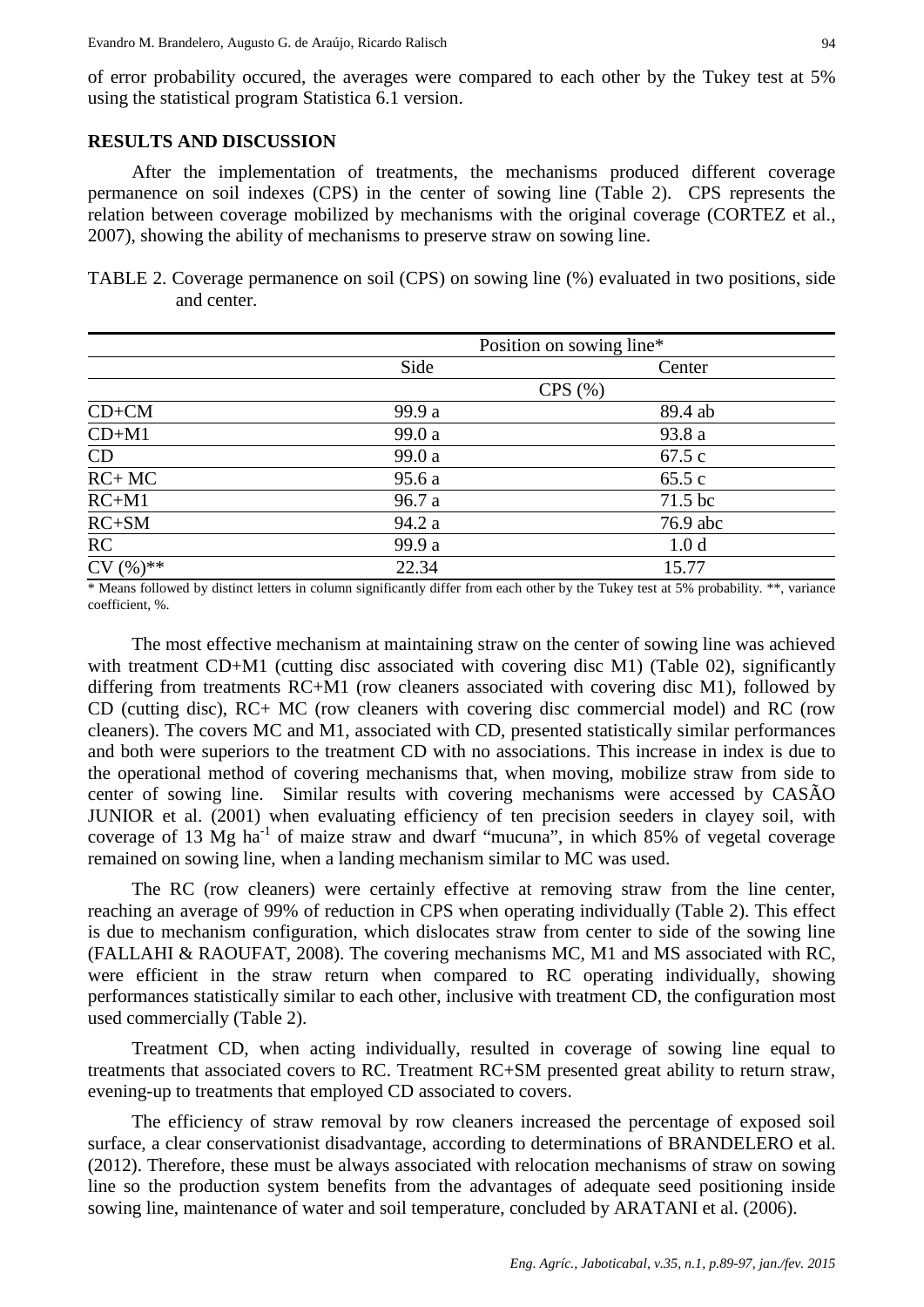The most efficient treatments at the maintenance or addition of straw mass on sowing line placed between 0 to 0.15 m were CD+M1 followed by CD (Table 03). It was also observed that treatment CD+CM did not differ significantly from the other treatments, excepting RC, that despite having a mobilization mechanism for straw return, showed little efficiency at the maintenance of straw mass on soil surface when associated to cutting disc.

TABLE 3. Alongside movement of the straw mass in relation to the sowing line  $(g m<sup>-2</sup>)$  and vertical movement of the straw into the furrow  $(g m<sup>-3</sup>)$ .

|            | Side movement (surface) | Vertical movement |                 |                      |
|------------|-------------------------|-------------------|-----------------|----------------------|
| Treatments | $0 - 0.15$ m            | $0.15 - 0.30$ m   | $0.30 - 0.45$ m | (Interior)           |
|            |                         | $\rm g~m^{-2}$    |                 | $\rm{g} \rm{m}^{-3}$ |
| $CD+CM$    | $725$ ab*               | 715 <sub>b</sub>  | 846 a           | 3,372 b              |
| $CD+M1$    | 1,150a                  | 819 b             | 973 a           | 3,087 b              |
| CD         | 1,032a                  | 1,138 a           | 1082 a          | 4,215a               |
| $RC+CM$    | 592 b                   | 1,023a            | 1231 a          | 2,380c               |
| $RC+M1$    | 591 b                   | 1,134a            | 1220a           | $1,730$ d            |
| $RC+SM$    | 572 b                   | 1,050a            | 982 a           | 2,210 cd             |
| <b>RC</b>  | 224c                    | 1,252a            | 1159 a          | 1,070e               |
| $CV(%)$ ** | 20.28                   | 23.57             | 27.56           | 18.93                |

\* Means followed by distinct letters in column significantly differ from each other by the Tukey test at 5% probability. \*\*, variance coefficient, %.

All treatments containing row cleaners adjoined as return mechanisms (Table 03) presented in average 44% less straw mass in the sowing line central position in relation to treatment CD, demonstrating that return mechanisms were not sufficient for the maintenance of initial straw levels. However, the quantity of straw returned by mobilization mechanisms on line (572 to 592  $\text{g m}^{-2}$ ) is satisfactory in terms of soil conservation, since BRAIDA & CASSOL (1999) achieved good results of erosion reduction between furrows at dosage of 400 g  $m<sup>2</sup>$  with maize straw.

The results of straw mass in position of 0 to 0.15 m, in treatments including mechanism CD in its composition (Table 3), are above the ones found by FALLAHI & RAOUFAT (2008) that achieved 308  $g m<sup>-2</sup>$  of maize straw using cutting disc. In the same position, observing RC treatment results, values above those observed by KORNECKI et al. (2009) were found. These authors applied the same mechanisms and achieved 134 g  $m<sup>-2</sup>$  with straw deriving from succession of maize  $+$  soya in quantities of 3 Mg ha<sup>-1</sup> and they were close to the results of FALLAHI & RAOUFAT (2008), approaching 245 g  $\text{m}^{-2}$  of wheat straw in quantity of 3.8 Mg ha<sup>-1</sup> in climate conditions of Iran. The superiority of results found in this study is associated to the high mass of sorghum straw in experimental conditions that were 10.7 Mg ha<sup>-1</sup>.

The results of straw incorporation in the line interior (Table 3) showed significant effects of the mechanisms. Treatments containing cutting discs incorporate more straw compared to mechanisms with row cleaners. Treatment CD introduced more straw in the line interior in relation to others, and KORNECKI et al. (2009) evidenced this with maize straw and by FALLAHI & RAOUFAT (2008) with wheat straw.

The greatest straw incorporation in the interior of line is associated to low resistance of soil to penetration of cutting disc that, in this condition, move the straw without cutting it (BIANCHINI  $\&$ MAGALHÃES, 2004). Furthermore, the worst incorporation of straw in the line interior by mechanism RC and its associations is related to its pattern of handling straw, which dislocates it to the side of line (FALLAHI & RAOUFAT, 2008; KORNECKI et al., 2009).

The greatest introduction of straw in the interior of sowing line, observed in treatments with cutting disc at the front, probably contributes for the establishment of air pockets, which prevent an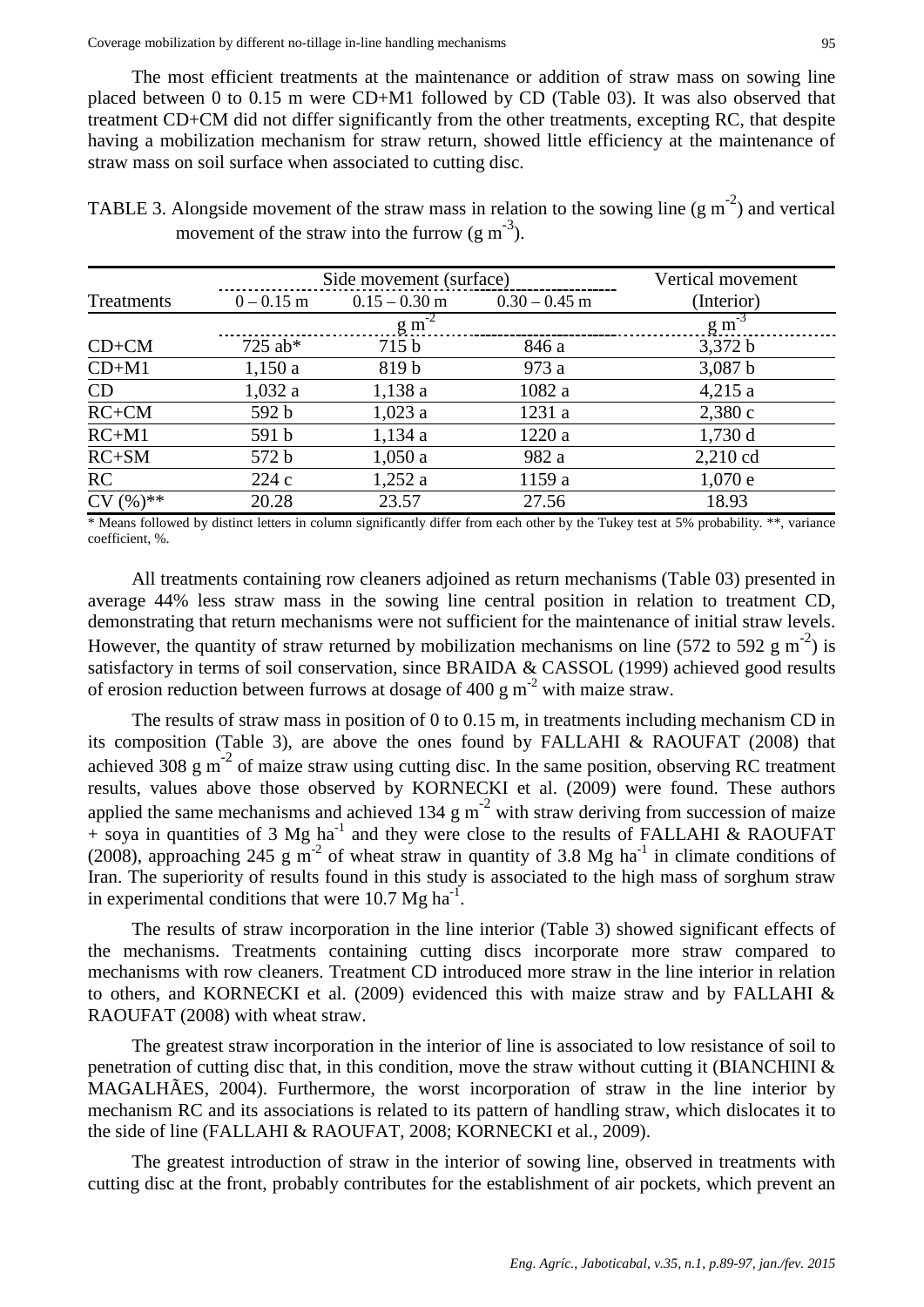Treatment RC incorporated less straw in the line interior, differing significantly from other treatments (Table 3). The results showed that row cleaner treatments competently removed the straw, since the parcels presented 10.7  $Mg$  ha<sup>-1</sup>. This effect of reducing straw in the interior of line was also found by FALLAHI & RAOUFAT (2008) working with several mechanisms for straw mobilization.

By analyzing treatments CD and RC individually, it was observed that, in fact, only mechanism RC removed straw from the line center in greater proportions than the others were. This was not particularly surprising considering the CD mechanism's form of action, but it has a negative effect since it introduces three times more straw in line in relation to RC (Table 3). When investigating anterior and posterior mechanism association, it is verified that none of the covering mechanisms was able to restore the same amount of straw taken off by RC, needing to be improved. Still considering these associations with RC, the evaluated covering mechanisms ended up introducing more straw in line than the cleaning mechanism itself, conceivably due to landing effect also fostered by evaluated posterior mechanisms.

Therefore, the straw return conducted by covering mechanisms in treatments RC+CM, RC+M1 and RC+SM assisted to increases of 164%, 162% and 155%, respectively of straw on sowing line in comparison to RC. These results revealed that straw return by covering mechanisms adjoined to row cleaners must be improved regarding performance, despite the satisfactory coverage of straw in treatment RC+CM (Table 2 and 3).

## **CONCLUSIONS**

The row cleaner treatment was the most efficient in straw removal on the sowing line surface. The adoption of covering mechanisms into cutting discs and row cleaners expand coverage of sowing line when compared to mechanisms operating individually. The system of row cleaners isolated or associated to return mechanisms reduces the introduction of straw in the line interior and retains a satisfactory coverage on line. The usage of cutting disc enhances straw incorporation in the line interior; however, the inclusion of covering mechanisms enables the management of vegetal coverage similar to original.

## **AKNOWLEDGEMENTS**

This study was conducted with financial support from National Council for Scientific and Technological Development - CNPq. The first author also thank the State University of Londrina by means of the Post Graduation Program in Agronomy, for the opportunity to obtain the title of Doctor, as well as the Agronomic Institute of Paraná – IAPAR for the assistance in conduction of the project.

## **REFERENCES**

ANDRADE, J.G. *Influência dos resíduos vegetais na superfície do solo na dinâmica de evaporação da água e temperatura do solo*. 2010. 92f. Dissertação (Mestrado em Ciência do Solo) - Universidade Federal de Santa Maria, Santa Maria, 2010.

ARATANI, R.G.; MARIA, I.C. de; CASTRO, O.M. de; PECHE FILHO, A.; DUARTE, A.P.; KANTHACK, R.A.D. Desempenho de semeadoras-adubadoras de soja em Latossolo Vermelho muito argiloso com palha intacta de milho. *Revista Brasileira de Engenharia Agricultura Ambiental*, Campina Grande, v.10, n.2, p.517-522, 2006.

BIANCHINI, A.; MAGALHÃES, P.S.G. Comportamento da palha de cana-de-açúcar submetida ao corte por meio de ensaios de bancada. *Revista Brasileira de Engenharia Agrícola e Ambiental*, Campina Grande, v.8, n.2/3, p.304-310, 2004.